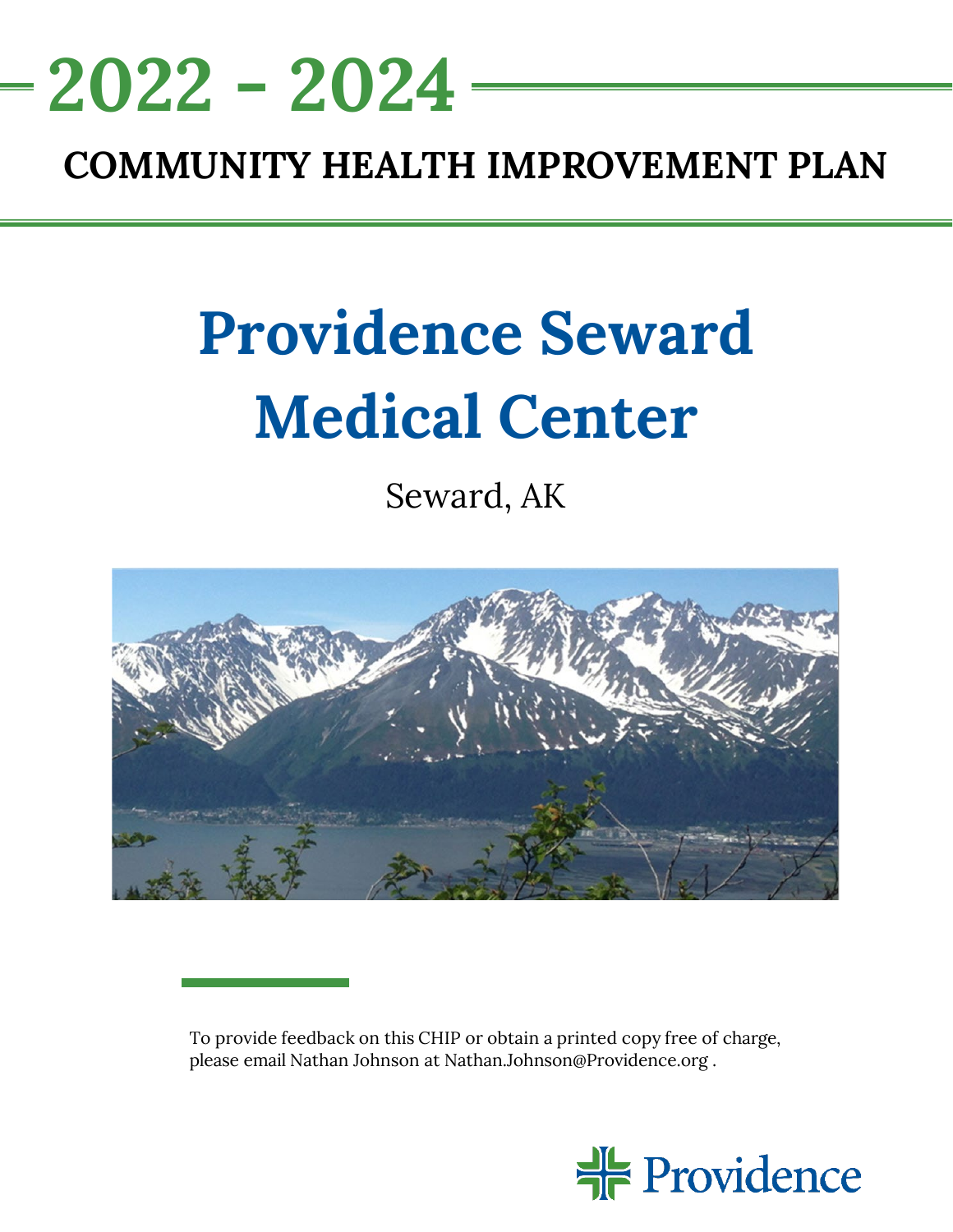# CONTENTS

| Addressing the Needs of the Community: 2022-2024 Key Community Benefit Initiatives and |  |
|----------------------------------------------------------------------------------------|--|
|                                                                                        |  |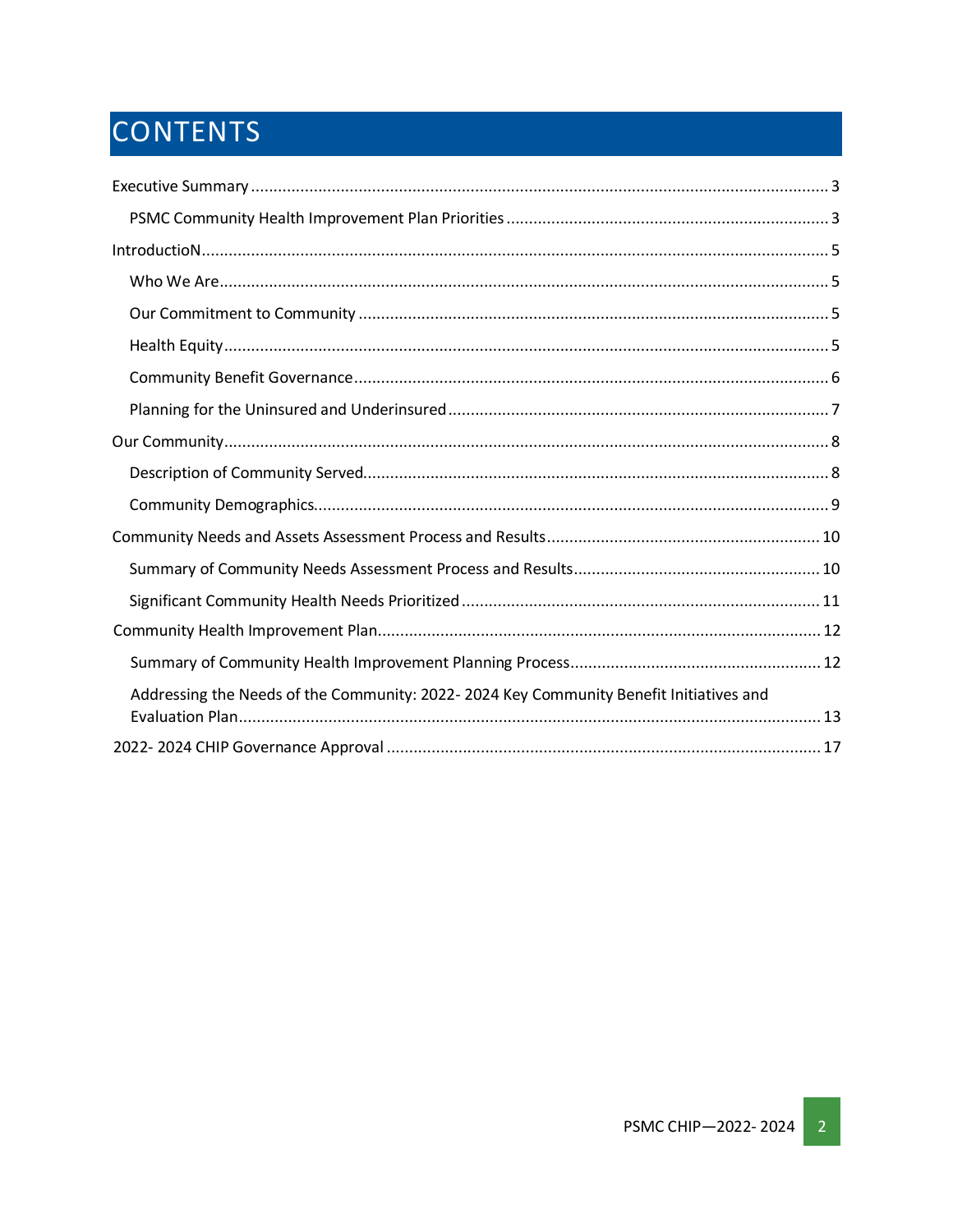# <span id="page-2-0"></span>EXECUTIVE SUMMARY

Providence continues its Mission of service by providing Alaskans with healthcare offered nowhere else in the state. Providence Health and Services Alaska (PHSA) as a region serves the health needs of all people across the vast state of Alaska (population of over 730,000). PHSA has 16 ministries. The majority of facilities are located in the Anchorage area, but PHSA also has a presence in four other Alaska communities. Additionally, services are expanded to communities in Alaska and Oregon via connecting technologies (e.g., telestroke and eICU services).

Providence Seward Medical Center (PSMC) is a critical-access hospital with 6 licensed beds with roughly 50 employees. PSMC provides quality healthcare to residents and visitors with an array of inpatient and outpatient services. These services include a 24-hour emergency department, laboratory and radiology services, and physical, speech, and occupational therapies.

The greater Seward area includes not only the City of Seward (population about 2,700), but the communities of Bear Creek (population about 2,100), and Moose Pass (population about 220). Bear Creek is located just north of and adjacent to the City of Seward. Moose Pass is located 28 miles north of Seward and is a very small community that is largely reliant upon the services available in Seward.

Providence Health and Services Alaska (PHSA), including PSMC, dedicates resources to improve the health and quality of life for the communities it serves, with special emphasis on the needs of the economically poor and vulnerable. During 202[1](#page-2-2), PHSA provided \$75 Million in Community Benefit<sup>1</sup> – which includes charity and subsidized care, community health services, education, and research – to respond to unmet needs and improve the health and well-being of those we serve in the Alaska region.

The Community Health Needs Assessment (CHNA) is an opportunity for PSMC to engage the community every three years with the goal of better understanding community strengths and needs. The results of the CHNA are used to guide and inform efforts to better address the needs of the community. Through a mixed-methods approach, using quantitative and qualitative data, information was collected from the following sources: local community health survey responses, state and national public health data, qualitative data from stakeholder interviews, and hospital utilization data. Stakeholder interviews were conducted with representatives from organizations that serve people who have chronic conditions, are from diverse communities, have low incomes, and/or are medically underserved.

### <span id="page-2-1"></span>PSMC Community Health Improvement Plan Priorities

As a result of the findings of our [2021 CHNA](https://www.providence.org/-/media/Project/psjh/providence/socal/Files/about/community-benefit/pdfs/2021chnasewardmedicalcenter.pdf?la=en&hash=5189E1FF529BE54C628954FE6699A2A4) and through a prioritization process aligned with our Mission, resources, and hospital strategic plan, PSMC will focus on the following areas for its 2022-2024 Community Benefit efforts:

PRIORITY A: BASIC NEEEDS / ECONOMIC SECURITY:

<span id="page-2-2"></span> $1$  Per federal reporting and guidelines from the Catholic Health Association.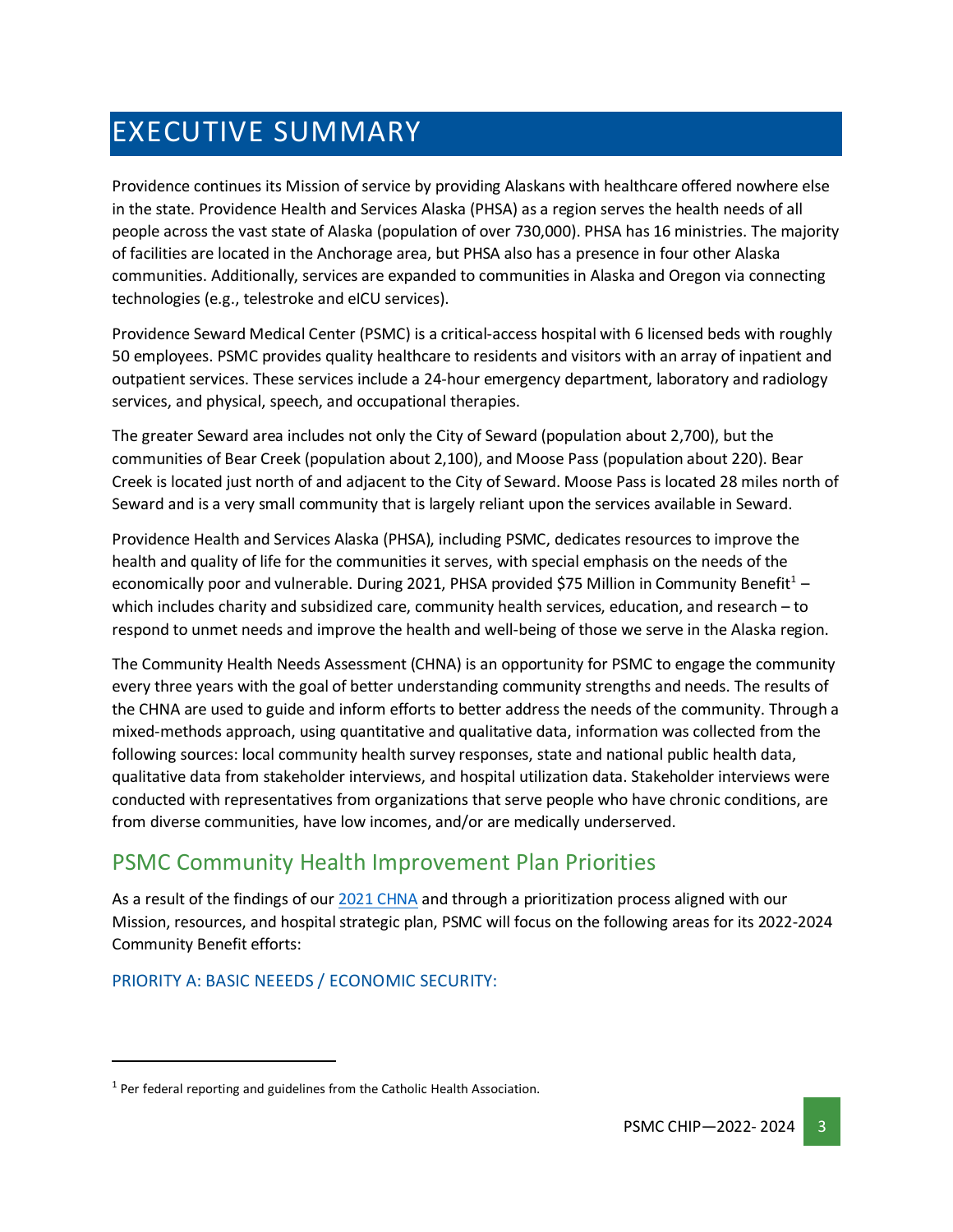There is substantial and increasing evidence that socio-economic factors, also known as the "social determinants of health," are just as important to an individual's health as genetics or certain health behaviors. Economic or financial insecurity is chief amongst those factors that have a tremendous impact on health. With economic insecurity comes an increased risk of food insecurity, homelessness, and inability to meet basic needs. Education, job security and availability of affordable childcare are also significant factors in ensuring economic stability.

#### PRIORITY B: BEHAVIORAL HEALTH (mental health and substance use disorder):

Behavioral health is foundational to quality of life, physical health and the health of the community and includes our emotional, psychological, and social well-being. Substance misuse and mental health disorders such as depression and anxiety are closely linked. Alcohol and drugs are often used to selfmedicate the symptoms of mental health problems. Poor mental health and substance misuse have significant health and social impacts on the well-being of individuals and the community as a whole.

#### PRIORITY C: HEALTHY BEHAVIORS / PHYSICAL HEALTH:

Roughly thirty percent of the determinants of an individual's health are due to their behaviors and lifestyle choices, with socioeconomic, environmental, and healthcare related factors combined making up the remaining seventy percent. Creating an environment that favors the adoption of healthy behaviors related to preventive dental hygiene, physical activity, nutrition, sleep, and stress management can prevent the onset of costly chronic diseases, reduce the need for heathcare services, and substantially improve quality of life and longevity. In addition to healthy behaviors, access to preventive and acute care has an impact on individuals' ability to maintain good health.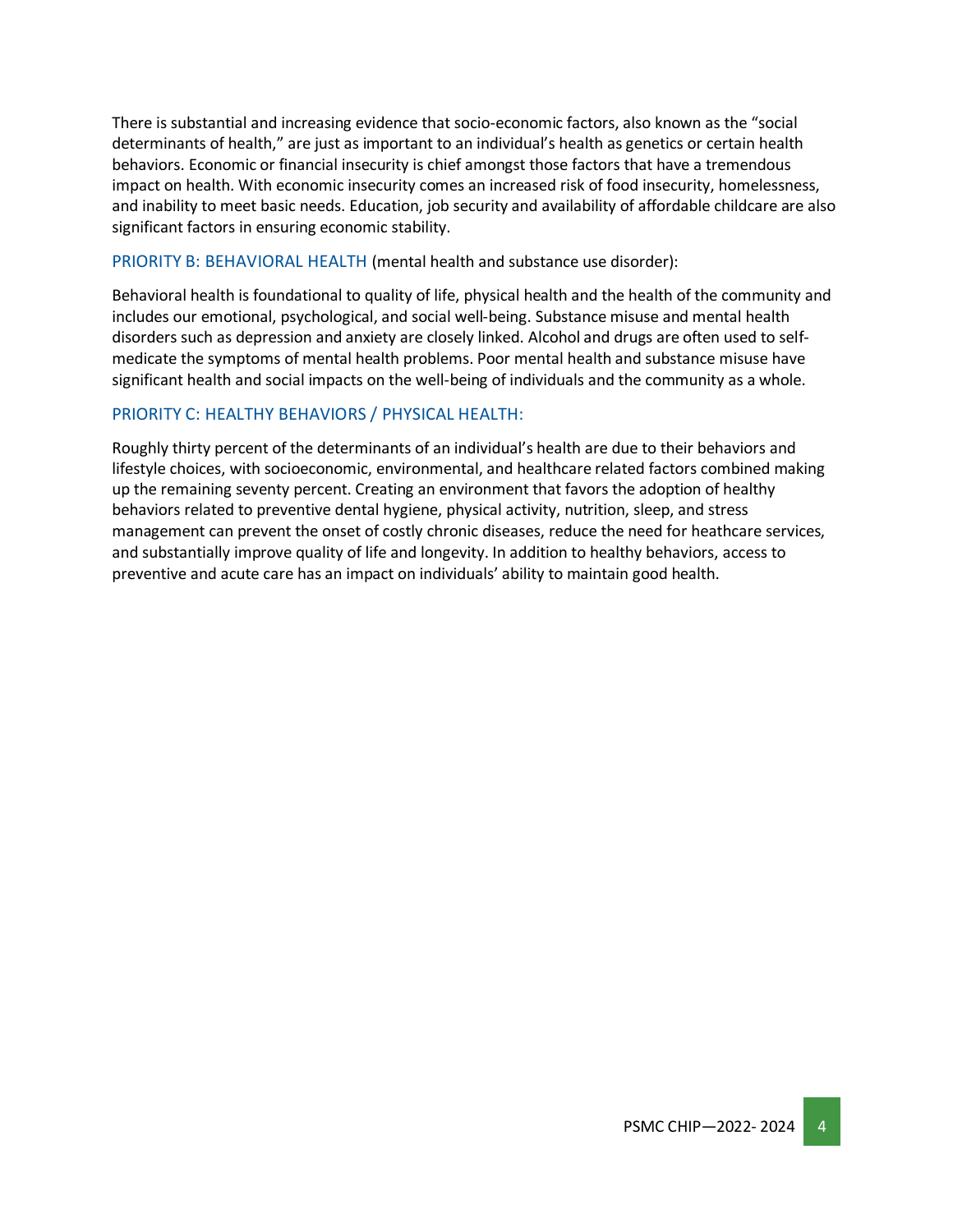# <span id="page-4-0"></span>INTRODUCTION

### <span id="page-4-1"></span>Who We Are

| <b>Our Mission</b> | As expressions of God's healing love, witnessed through the ministry of Jesus,<br>we are steadfast in serving all, especially those who are poor and vulnerable. |
|--------------------|------------------------------------------------------------------------------------------------------------------------------------------------------------------|
| <b>Our Vision</b>  | Health for a Better World.                                                                                                                                       |
| <b>Our Values</b>  | Compassion — Dignity — Justice — Excellence — Integrity                                                                                                          |

PSMC is a critical-access hospital with 6 licensed beds with roughly 50 employees. PSMC provides quality healthcare to residents and visitors with an array of inpatient and outpatient services. These services include a 24-hour emergency department, laboratory and radiology services, and physical, speech, and occupational therapies.

Providence Seward Mountain Haven has 40 beds – four homes designed for 10 elders each – with about 95 employees. Seward Mountain Haven is part of the nationwide Green House Project, creating a new way of living in later years. In Green House homes, elders are actively involved in all facets of life, including cooking, planning menus and activities, picking furnishings and decor, and controlling their own schedules. Even direct caregivers offer a different kind of support, working in the home to build strong relationships while providing for elders' health needs and personal care. Elders who live in Green House homes like Seward Mountain Haven experience a better quality of life and improved health.

### <span id="page-4-2"></span>Our Commitment to Community

Providence Health and Services Alaska (PHSA), including PSMCC, dedicates resources to improve the health and quality of life for the communities it serves, with special emphasis on the needs of the economically poor and vulnerable. During [2](#page-4-4)021, PHSA provided \$70 Million in Community Benefit<sup>2</sup> – which includes charity and subsidized care, community health services, education, and research – to respond to unmet needs and improve the health and well-being of those we serve in the Alaska region.

PHSA further demonstrates organizational commitment to the Commun5ty Health Needs Assessment (CHNA) and Community Health Improvement Plan (CHIP) process through the allocation of staff time, financial resources, participation, and collaboration to address identified community need.

### <span id="page-4-3"></span>Health Equity

At Providence St. Joseph Health, we acknowledge that all people do not have equal opportunities and access to living their fullest, healthiest lives due to systems of oppression and inequities. We are committed to ensuring health equity for all by addressing the underlying causes of racial and economic inequities and health disparities. Our Vision is "Health for a Better World," and to achieve that we

<span id="page-4-4"></span> $2$  Per federal reporting and guidelines from the Catholic Health Association.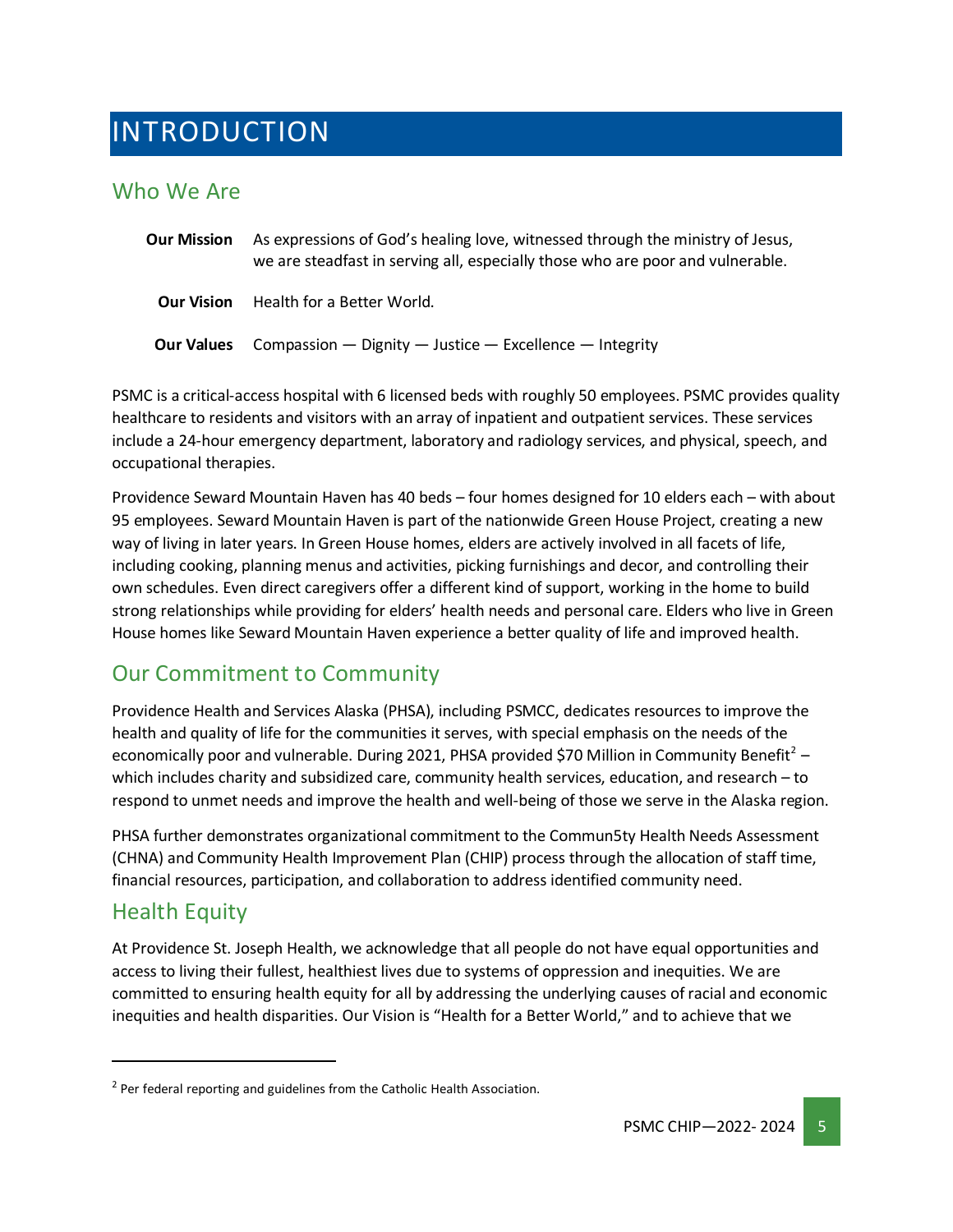believe we must address not only the clinical care factors that determine a person's length and quality of life, but also the social and economic factors, the physical environment, and the health behaviors that all play an active role in determining health outcomes.

To ensure that equity is foundational to our CHIP, we have developed an equity framework that outlines the best practices that each of our hospital will implement when completing a CHIP. These practices include, but are not limited to the following:

#### *Figure 1. Best Practices for Centering Equity in the CHIP*



Address root causes of inequities by utilizing evidence-based and leading practices

Explicitly state goal of reducing health disparities and social inequities



Reflect our values of justice and dignity



Leverage community strengths

### <span id="page-5-0"></span>Community Benefit Governance

The PSMC hospital administrator is responsible for coordinating implementation Federal 501r requirements as well as providing the opportunity for community leaders, the PSMCC Health Advisory Council, the PHSA Region Community Ministry Board, internal hospital Executive Management Team members, physicians, and other staff to work together in planning and implementing the CHIP.

#### 2021/2022 PROVIDENCE ALASKA REGION BOARD

Providence Health & Services Alaska

| <b>CHRISTINE (Potter) KRAMER, DNP, chair</b> | <b>JOE N. FAULHABER</b>                           |
|----------------------------------------------|---------------------------------------------------|
| Anchorage, AK                                | Fairbanks, AK                                     |
| <b>STEPHANIE KESLER, vice chair</b>          | <b>SCOTT T. HABBERSTAD</b>                        |
| Anchorage, AK                                | Anchorage, AK                                     |
| <b>DONNA LOGAN, secretary</b>                | Kristen Solana-Walkinshaw, MD                     |
| <b>VP-Anchorage Operations</b>               | PAMC - Chief of Staff                             |
| <b>McDowell Group</b>                        | <b>Family Medicine Residency Medical Director</b> |
| Anchorage, AK                                | Anchorage, AK                                     |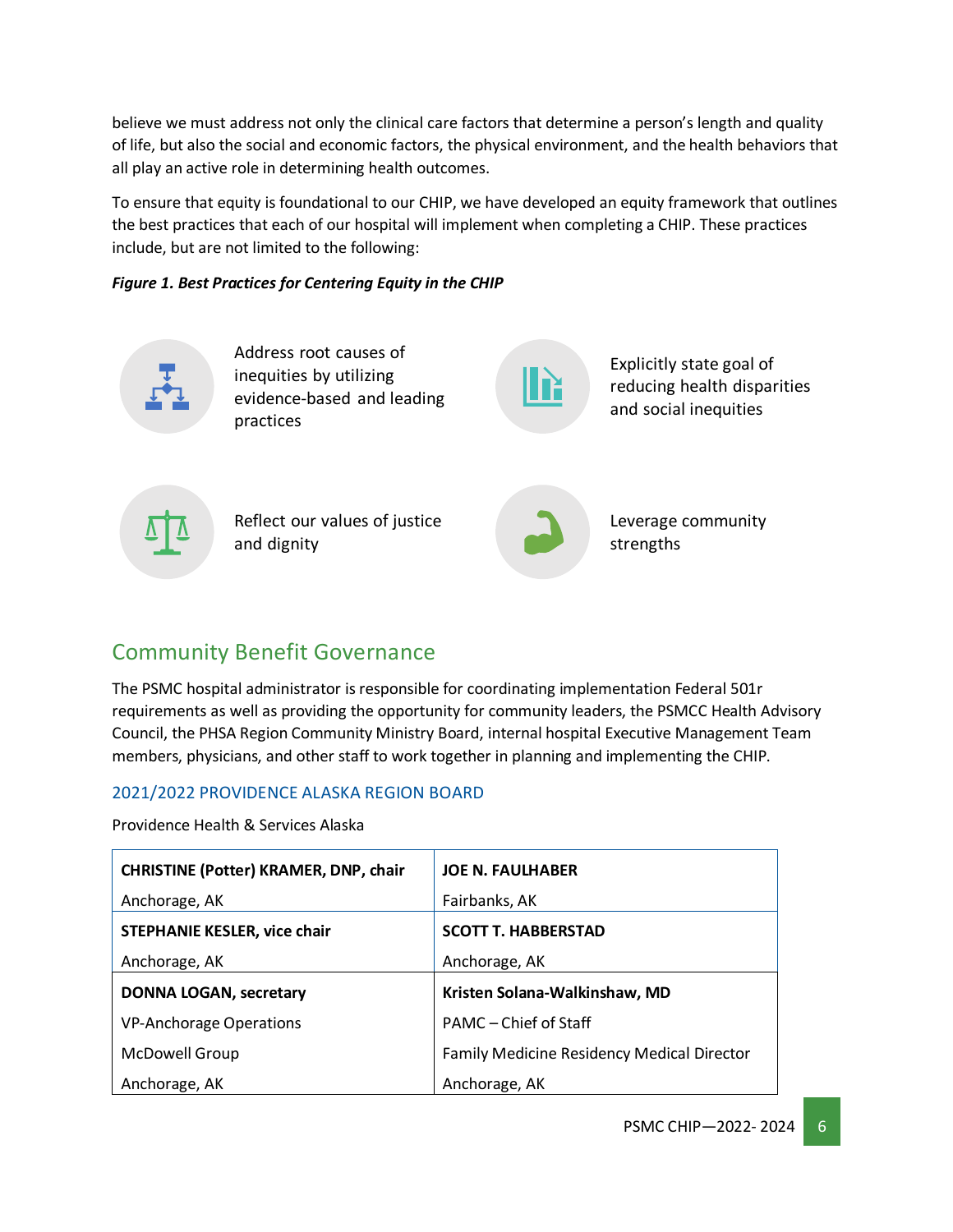| PAMELA SHIRRELL, RN                              | <b>TANYA KIRK</b>                 |
|--------------------------------------------------|-----------------------------------|
| Valdez, AK                                       | Anchorage, AK                     |
| LISA D.H. AQUINO, MHS                            | <b>WALTER WILLIAMS, IV</b>        |
| Anchorage, AK                                    | Anchorage, AK                     |
| <b>SARAH BARTON</b>                              | <b>STEVE SMITH, MD</b>            |
| Palmer, AK                                       | Providence Kodiak, Chief of Staff |
|                                                  | Kodiak, AK                        |
| <b>PAT BRANSON</b>                               | <b>SCOTT WELLMAN</b>              |
| Chair, PKIMC Advisory Board<br>Kodiak, AK        | Anchorage, AK                     |
| <b>MARTIN PARSONS</b>                            | <b>KAREN KING</b>                 |
| Anchorage, AK                                    | Anchorage, AK                     |
| <b>KIM REITMEIER</b>                             |                                   |
| Anchorage, AK                                    |                                   |
| PRESTON SIMMONS, DSC, FACHE<br>Ex officio member |                                   |
| CEO, Providence Health & Services Alaska         |                                   |
| Anchorage, AK                                    |                                   |
|                                                  |                                   |

# <span id="page-6-0"></span>Planning for the Uninsured and Underinsured

Our Mission is to provide quality care to all our patients, regardless of ability to pay. We believe that no one should delay seeking needed medical care because they lack health insurance. That is why PSMC has a Financial Assistance Program (FAP) that provides free or discounted services to eligible patients.

One way PSMC informs the public of FAP is by posting notices. Notices are posted in high volume inpatient and outpatient service areas. Notices are also posted at locations where a patient may pay their bill. Notices include contact information on how a patient can obtain more information on financial assistance as well as where to apply for assistance. These notices are posted in English and Spanish and any other languages that are representative of 5% or greater of patients in the hospital's service area. All patients who demonstrate lack of financial coverage by third party insurers are offered an opportunity to complete the Patient Financial Assistance Application and are offered information, assistance, and referral as appropriate to government sponsored programs for which they may be eligible. For information on our Financial Assistance Program click [https://www.providence.org/obp/ak/financial-assistance.](https://www.providence.org/obp/ak/financial-assistance)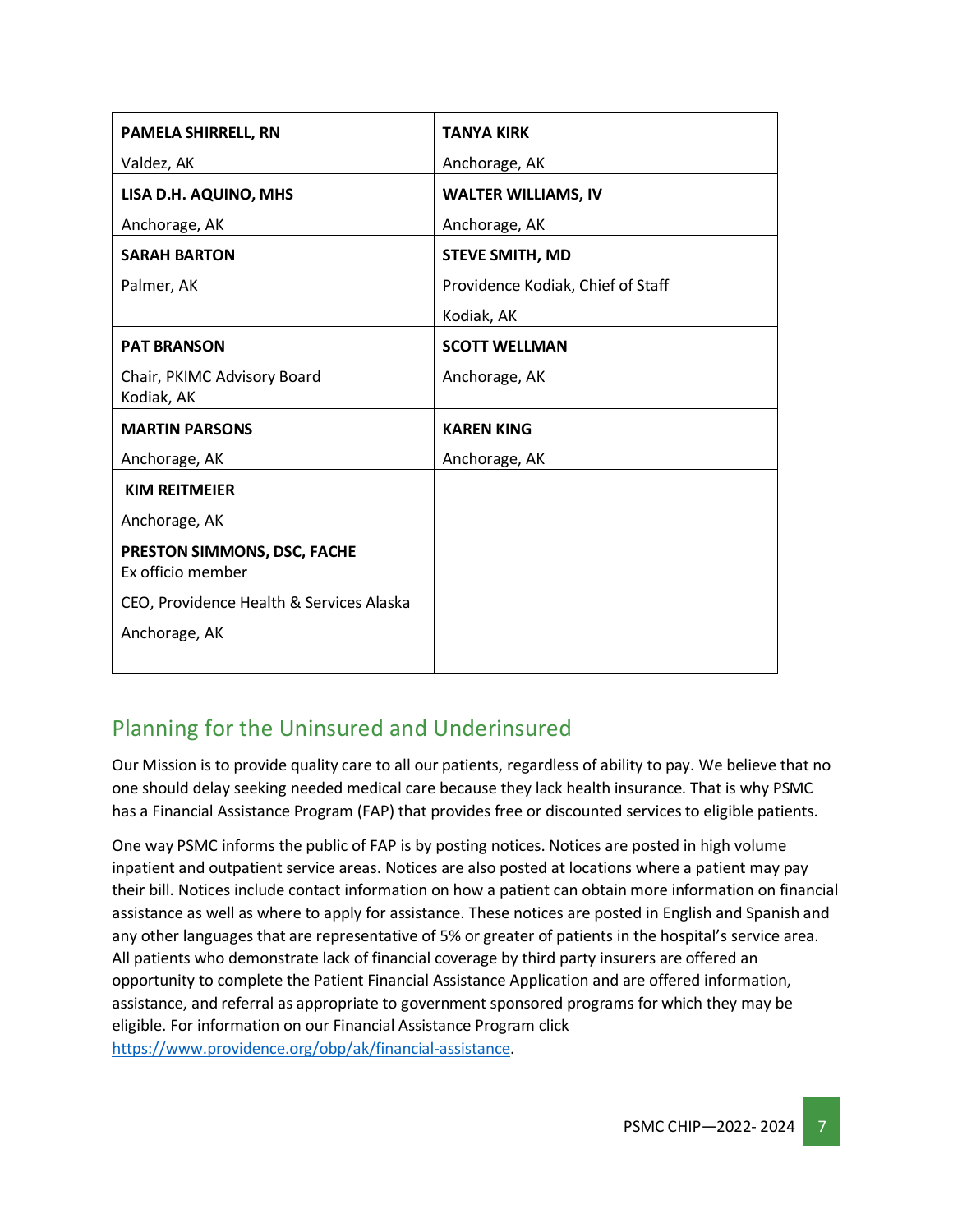# <span id="page-7-0"></span>OUR COMMUNITY

## <span id="page-7-1"></span>Description of Community Served

Seward is located on Resurrection Bay, a fjord of the Gulf of Alaska on the Kenai Peninsula. Seward is situated on Alaska's southern coast and at the southern terminus of the Seward highway, which is the only road in or out of Seward. The greater Seward area includes not only the City of Seward (population about 2,700), but the communities of Bear Creek (population about 2,100), and Moose Pass (population about 220). Bear Creek is located just north of and adjacent to the City of Seward. Moose Pass is located 28 miles north of Seward and is a very small community that is largely reliant upon the services available in Seward.

PSMC is the only hospital in the Seward area. The service area of PSMC is defined as the greater Seward community, as described above. The service area was defined with input from the PSMC and Providence leadership teams, as well as the Seward CHNA Advisory Committee. Due to the remote location of these communities and local geography, PSMC only has one service area, rather than broader and high need service areas.

| Community         | <b>ZIP Code</b> |
|-------------------|-----------------|
| Seward/Bear Creek | 99664           |
| Moose Pass        | 99613           |

The next nearest communities that offer services, including acute care hospital services, are the following:

- Soldotna, Alaska: 94 miles northwest
- Anchorage, Alaska: 125 miles north

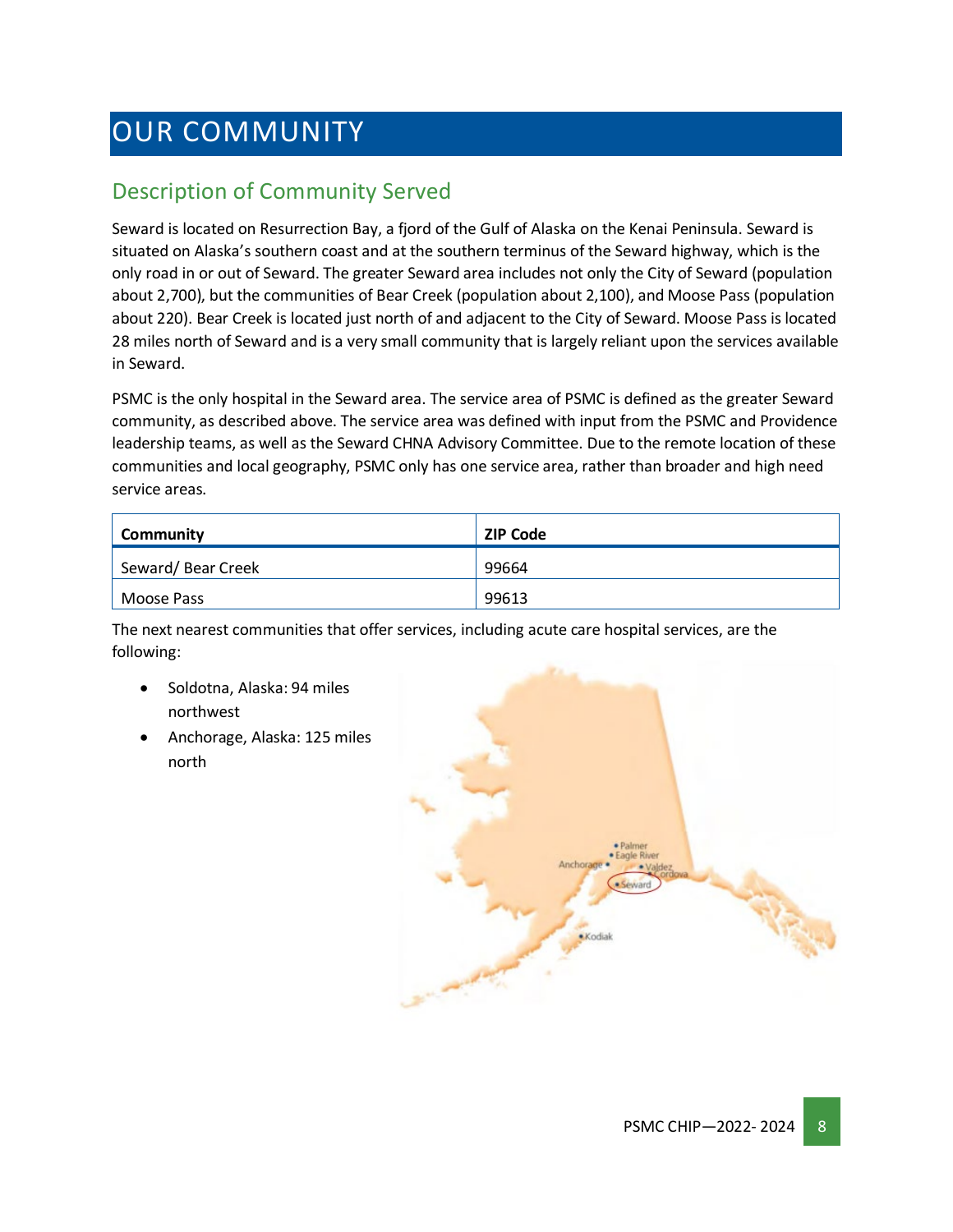### <span id="page-8-0"></span>Community Demographics

#### POPULATION AND AGE DEMOGRAPHICS

The Kenai Peninsula Borough has a population of 58,799 people, according to the 2020 Decennial Census. There are slightly more males (52%) than females (48%). Almost 60% of the population is between the ages of 20 and 64 years.

#### POPULATION BY RACE AND ETHNICITY

The population in the Kenai Peninsula Borough is primarily White (82.5%), although 7.8% identify as American Indian or Alaska Native. Four percent of the population identifies as Hispanic or Latino.

#### SOCIOECONOMIC INDICATORS

#### *Table 1. Income Indicators for the Kenai Peninsula Borough*

| <b>Indicator</b> | Kenai Peninsula Borough | Alaska   |
|------------------|-------------------------|----------|
| Median Income    | \$66,064                | \$75,463 |

Source: 2019: ACS 5-Year Estimates

The median income in the Kenai Peninsula Borough is \$66,064, which is over \$9,000 lower than the median income for the state of Alaska (\$75,463).

Full demographic and socioeconomic information for the service area can be found in the [2021 CHNA](https://www.providence.org/-/media/Project/psjh/providence/socal/Files/about/community-benefit/pdfs/2021chnasewardmedicalcenter.pdf?la=en&hash=5189E1FF529BE54C628954FE6699A2A4) for PSMC.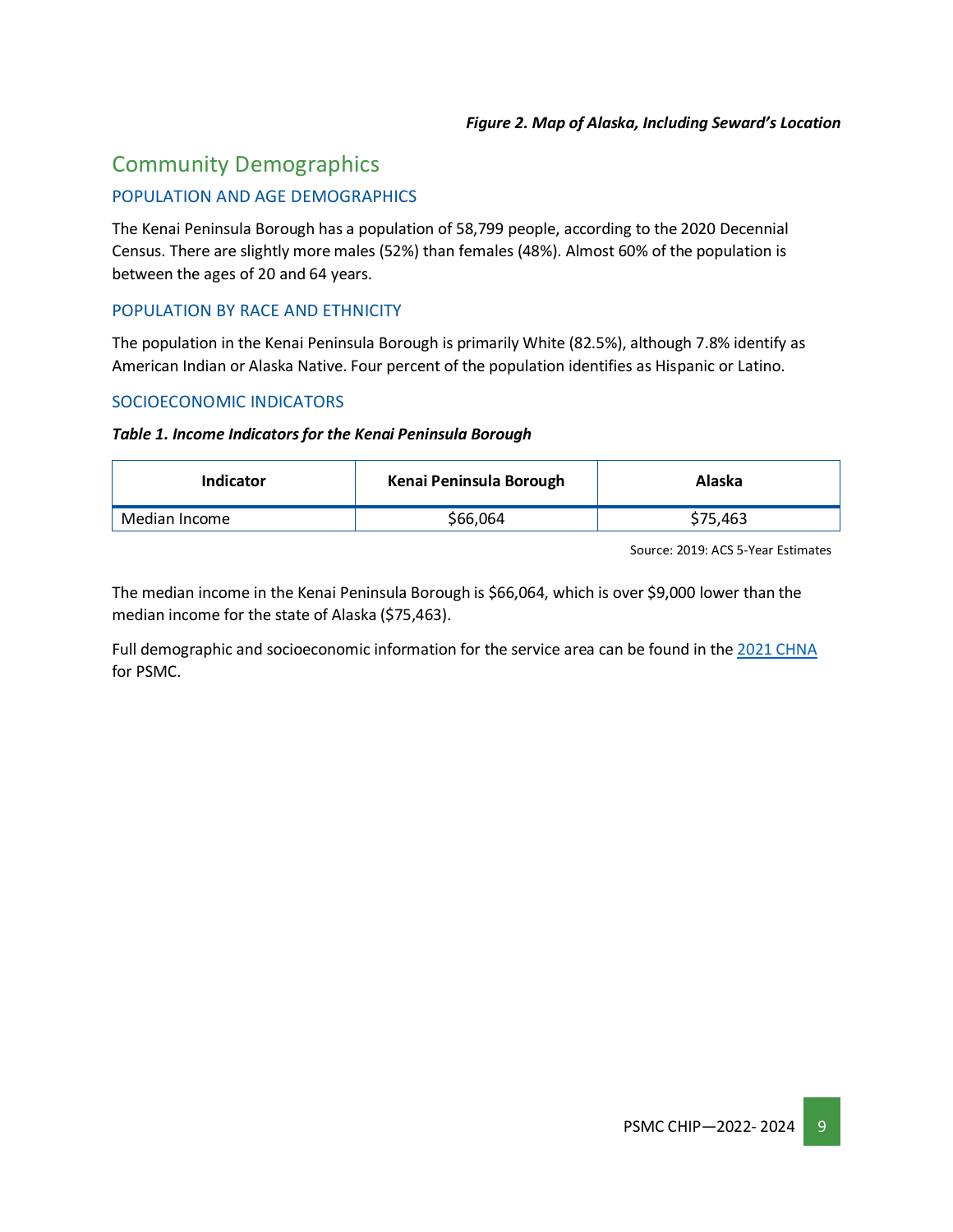# <span id="page-9-0"></span>COMMUNITY NEEDS AND ASSETS ASSESSMENT PROCESS AND RESULTS

### <span id="page-9-1"></span>Summary of Community Needs Assessment Process and Results

In August 2021, representatives from PSMC conducted 9 stakeholder interviews with 11 people who are invested in the well-being of the community and have first-hand knowledge of community needs and strengths. Listening to and engaging with the people who live and work in the community is crucial. The goal of the interviews was to identify what needs are currently not being met in the community and what assets could be leveraged to address these needs. Stakeholders were selected based on their knowledge of the community and engagement in work that directly serves people who are economically poor and vulnerable. PSMC aimed to engage stakeholders from social service agencies, healthcare, education, housing, and government, among others, to ensure a wide range of perspectives. Included in the interviews was a Public Health Nurse and Nurse Manager from Kenai Peninsula Public Health, State of Alaska.

| Organization                                                               | <b>Name</b>           | <b>Title</b>                             | Sector                                          |  |
|----------------------------------------------------------------------------|-----------------------|------------------------------------------|-------------------------------------------------|--|
| Dr. Michael P. Moriarty,<br>P.C. (DBA Seward Family                        | Michael Moriarty, DDS | <b>Dentist</b>                           | Dental care                                     |  |
| Dentistry)                                                                 | Maya Moriarty         | <b>Office Manager</b>                    |                                                 |  |
| Kenai Peninsula Borough<br>Yolanda Ifflander, RN<br><b>School District</b> |                       | Registered Nurse, School<br><b>Nurse</b> | Education, school-<br>based health              |  |
| Alaska Department of<br><b>Health and Social</b>                           | Amanda McKinley, RN   | <b>Public Health Nurse 2</b>             | Public health,<br>healthcare                    |  |
| Services, Division of<br><b>Public Health</b>                              | Leslie Felts, MSN, RN | Nurse Manager                            |                                                 |  |
| <b>Providence Seward</b><br><b>Medical Center</b>                          | Robert Rang           | Administrator                            | Healthcare                                      |  |
| Providence Seward<br><b>Medical Center</b>                                 | Amy Bukak, MD, MPH    | <b>Medical Director</b>                  | Healthcare                                      |  |
| SeaView Community<br>Services                                              | Tommy Glanton, LCSW   | CEO - Elect                              | Mental health and<br>substance use<br>disorders |  |

Key community stakeholder participants included: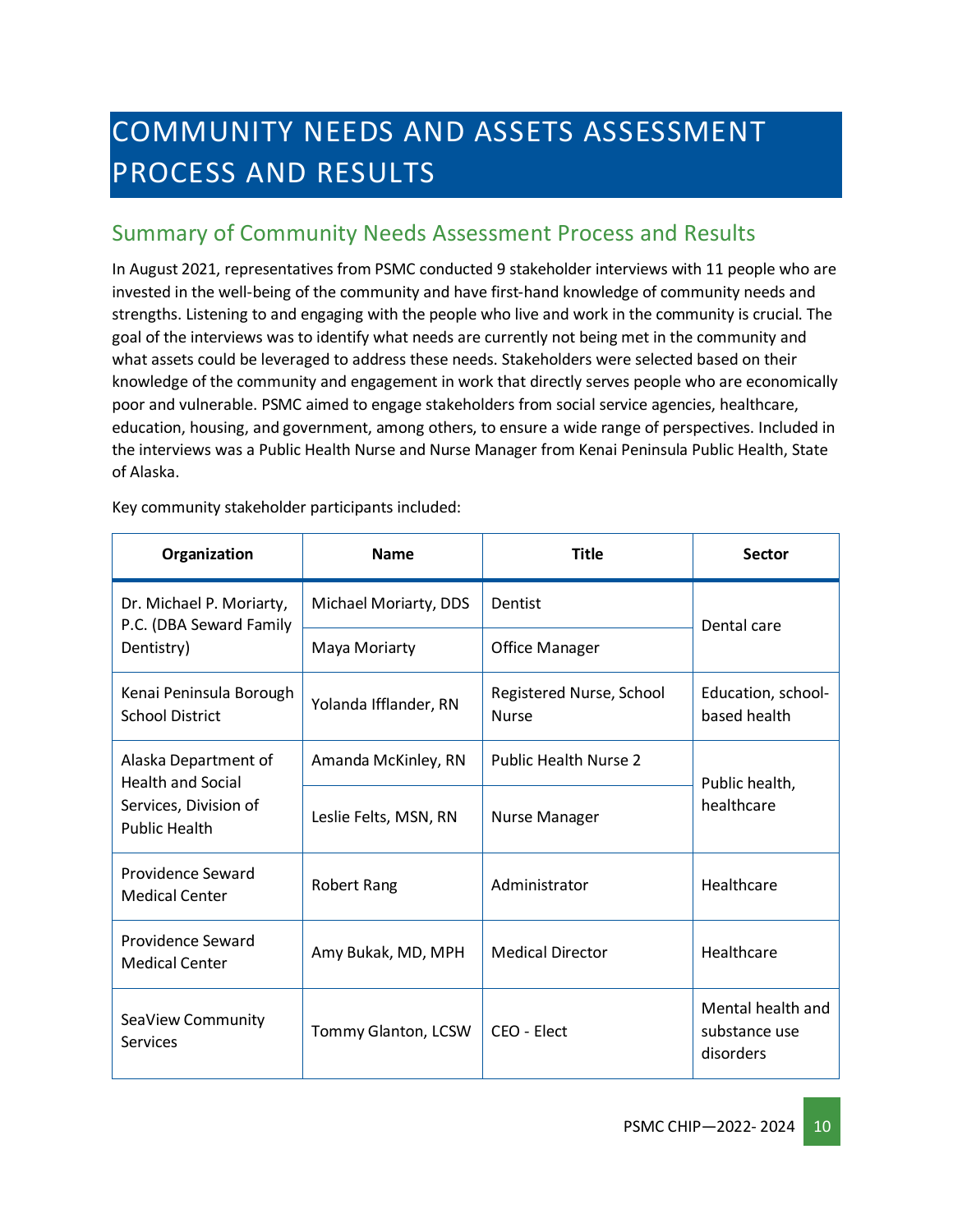| <b>Seward Community</b><br><b>Health Center</b> | Craig Ambrosiani | <b>Executive Director</b> | Healthcare                                           |
|-------------------------------------------------|------------------|---------------------------|------------------------------------------------------|
| Seward Prevention<br>Coalition                  | Katie Cornwell   | <b>Executive Director</b> | Community well-<br>being, substance<br>use disorders |
| <b>Seward Senior Center</b>                     | Dana Paperman    | <b>Executive Director</b> | Aging services                                       |

### <span id="page-10-0"></span>Significant Community Health Needs Prioritized

As a result of the findings of our [2021 CHNA](https://www.providence.org/-/media/Project/psjh/providence/socal/Files/about/community-benefit/pdfs/2021chnasewardmedicalcenter.pdf?la=en&hash=5189E1FF529BE54C628954FE6699A2A4) and through a prioritization process aligned with our Mission, resources, and hospital strategic plan, PSMC will focus on the following areas for its 2022-2024 Community Benefit efforts:

#### PRIORITY A: BASIC NEEEDS / ECONOMIC SECURITY:

There is substantial and increasing evidence that socio-economic factors, also known as the "social determinants of health," are just as important to an individual's health as genetics or certain health behaviors. Economic or financial insecurity is chief amongst those factors that have a tremendous impact on health. With economic insecurity comes an increased risk of food insecurity, homelessness, and inability to meet basic needs. Education, job security and availability of affordable childcare are also significant factors in ensuring economic stability.

PRIORITY B: BEHAVIORAL HEALTH (mental health and substance use disorder):

Behavioral health is foundational to quality of life, physical health and the health of the community and includes our emotional, psychological, and social well-being. Substance misuse and mental health disorders such as depression and anxiety are closely linked. Alcohol and drugs are often used to selfmedicate the symptoms of mental health problems. Poor mental health and substance misuse have significant health and social impacts on the well-being of individuals and the community as a whole.

#### PRIORITY C: HEALTHY BEHAVIORS / PHYSICAL HEALTH:

Roughly thirty percent of the determinants of an individual's health are due to their behaviors and lifestyle choices, with socioeconomic, environmental, and healthcare related factors combined making up the remaining seventy percent. Creating an environment that favors the adoption of healthy behaviors related to preventive dental hygiene, physical activity, nutrition, sleep, and stress management can prevent the onset of costly chronic diseases, reduce the need for heathcare services, and substantially improve quality of life and longevity. In addition to healthy behaviors, access to preventive and acute care has an impact on individuals' ability to maintain good health.

needs.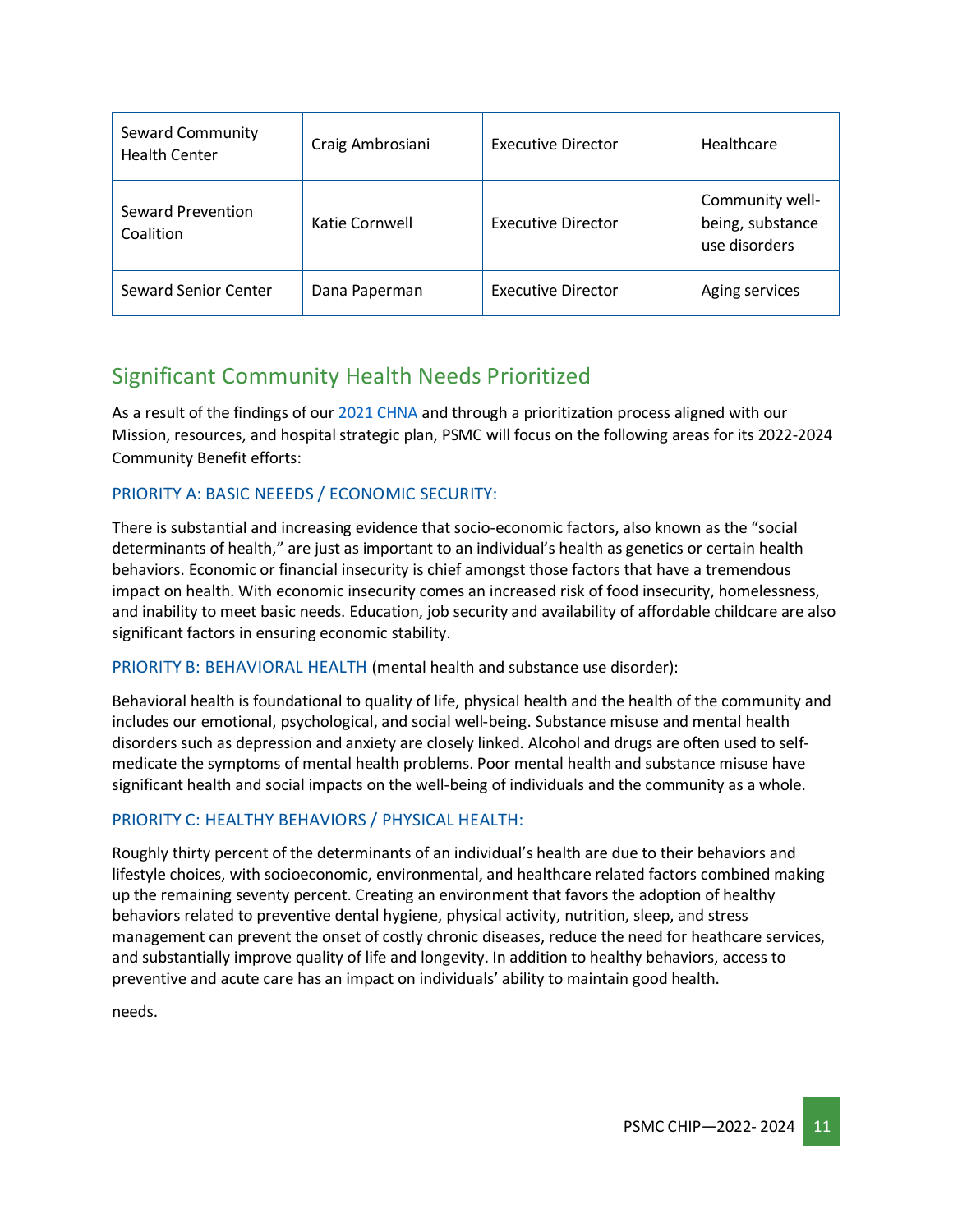# <span id="page-11-0"></span>COMMUNITY HEALTH IMPROVEMENT PLAN

# <span id="page-11-1"></span>Summary of Community Health Improvement Planning Process

As part of the CHNA, a CHNA advisory group was established to inform and guide the process and identify the top health priorities for the community based on CHNA community health data. The committee was comprised of local community leaders and health-related experts that represent the broad interests and demographics of the community. The CHNA advisory committee engaged in a facilitated process to identify the top health priorities. The process started with the findings of the key stakeholder interview qualitative analysis. These findings were used to frame the discussion of the top health issues facing the community. A review of the quantitative data (community-wide Health and Wellbeing Monitor survey and heath care utilization data) was conducted to validate and enrich the discussion of the key stakeholder interview key findings. Through the facilitated discussion of the qualitative and quantitative data, the CHNA advisory group identified the priorities below.

The following criteria were considered in the prioritization process:

- Worsening trend over time
- Disproportionate impact on low income and/or Black, Brown, Indigenous, and People of Color (BBIPOC) communities
- Providence service area/high need service area rates worse than state average and/or national benchmarks
- Opportunity to impact: organizational commitment, partnership, severity, and/or scale of need

| <b>Name</b>                             | <b>Title</b>                                                                                                   | Organization                                    | <b>Sector</b>            |
|-----------------------------------------|----------------------------------------------------------------------------------------------------------------|-------------------------------------------------|--------------------------|
| Doug Capra, Chair                       | Chair/<br>PSMCC Health Advisory Council<br>and Providence Alaska Region<br>Community<br>member<br><b>Board</b> |                                                 | Community                |
| Dana Paperman,<br>Secretary             | Executive<br>Director                                                                                          | Seward Senior Center                            | Senior                   |
| Tom Tougas                              | <b>Business Owner</b>                                                                                          | Major Marine Tours, Hotel 360,<br>Hertz Seward, | <b>Business</b>          |
| Linda Lynch                             | Retired/<br>Volunteer                                                                                          | Seward Volunteer Ambulance<br>Corps             | Healthcare               |
| Chris Sheehan                           | Executive<br>Director                                                                                          | SeaView Community Services                      | <b>Behavioral Health</b> |
| Martha Fleming                          | Retired                                                                                                        | Seward Public Schools                           | Education                |
| Craig Ambrosiani<br>(Ex Officio Member) | Executive<br>Director                                                                                          | Seward Community Health Center                  | Healthcare               |

#### 2021 PROVIDENCE SEWARD HEALTH ADVISORY COUNCIL AND CHNA ADVISORY COUNCIL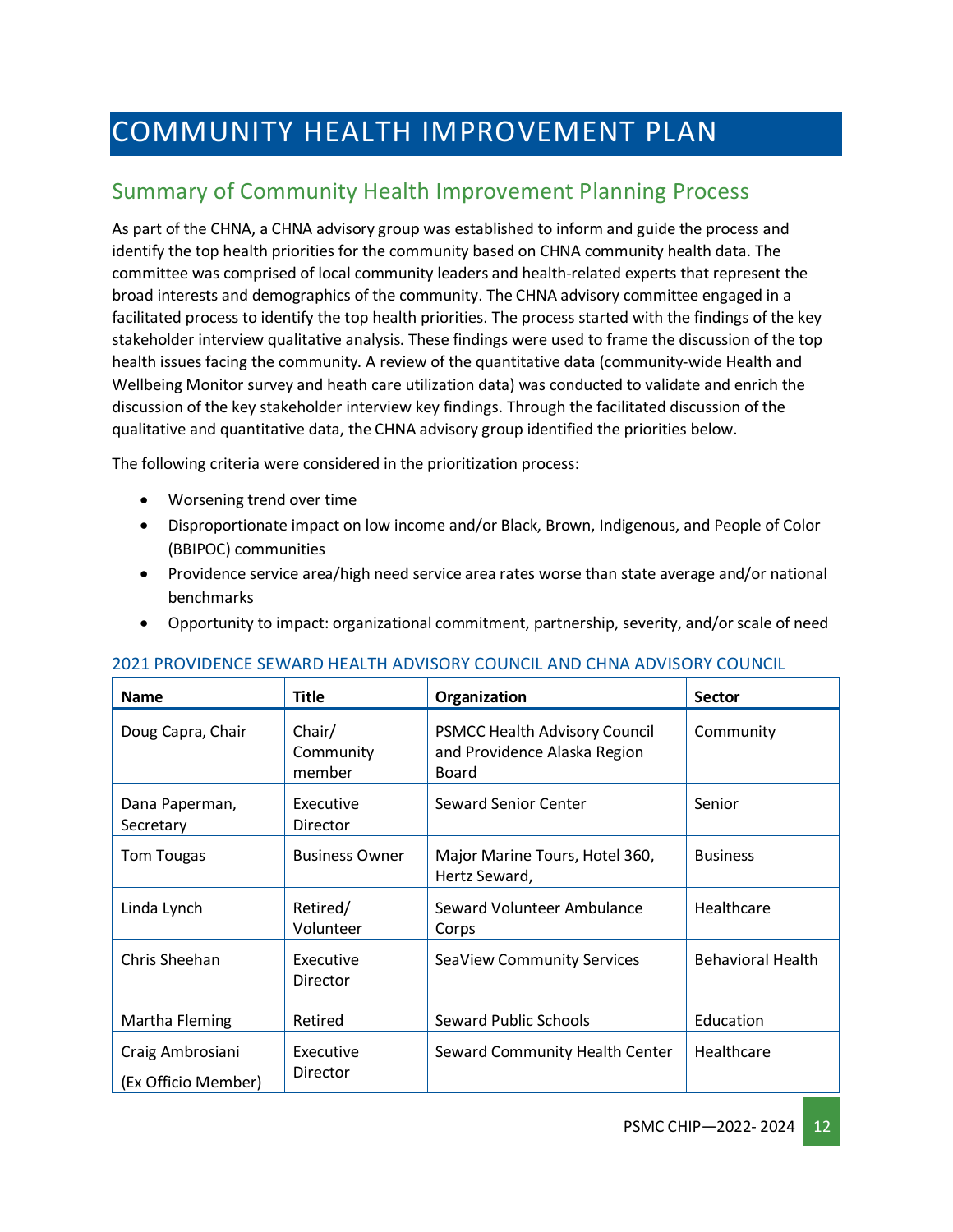| Janette Bower       | <b>City Manager</b> | City of Seward                   | Government |
|---------------------|---------------------|----------------------------------|------------|
| (Ex Officio Member) |                     |                                  |            |
| Robert Rang         | Hospital            | <b>Providence Seward Medical</b> | Healthcare |
| (Ex Officio Member) | Administrator       | Center                           |            |

The 2022-2024 Community Health Improvement Plan (CHIP) process was impacted by the SARS-CoV-2 virus and COVID-19, which has impacted all of our communities. While we have focused on crisis response, it has required a significant re-direction of resources and reduced community engagement in the CHIP process.

This CHIP is currently designed to address the needs identified and prioritized through the [2021 CHNA,](https://www.providence.org/-/media/Project/psjh/providence/socal/Files/about/community-benefit/pdfs/2021chnasewardmedicalcenter.pdf?la=en&hash=5189E1FF529BE54C628954FE6699A2A4) though COVID-19 will have substantial impacts on our community needs. These impacts are likely to exacerbate some of the needs identified, and cause others to rise in level of priority. While this is a dynamic situation, we recognize the greatest needs of our community will change in the coming months, and it is important that we adapt our efforts to respond accordingly. We are committed to supporting, strengthening, and serving our community in ways that align with our Mission, engage our expertise, and leverage our Community Benefit dollars in the most impactful ways.

PSMC anticipates that implementation strategies may change and therefore, a flexible approach is best suited for the development of its response to the CHNA. For example, certain community health needs may become more pronounced and require changes to the initiatives identified by PSMC in the enclosed CHIP.

# <span id="page-12-0"></span>Addressing the Needs of the Community: 2022- 2024 Key Community Benefit Initiatives and Evaluation Plan

#### PRIORITY A: BASIC NEEEDS / ECONOMIC SECURITY

#### *Long-Term Goal(s)/ Vision*

A community that has access to the information and transportation needed to meet their basic needs

#### *Table 2. Strategies and Strategy Measures for Addressing Basic Needs Economic Security*

| <b>Strategy</b>                                                                                                                                                                        | <b>Population Served</b>                             | <b>Strategy Measure</b>                                             |
|----------------------------------------------------------------------------------------------------------------------------------------------------------------------------------------|------------------------------------------------------|---------------------------------------------------------------------|
| 1. Collaborate with community partners<br>to identify viable solution to<br>transportation barriers for basic needs<br>(E.g. Health and Behavioral Health<br>Services, groceries, etc) | Special needs, low-<br>income, broader<br>population | Decrease resident report of<br>transportation as barrier.<br>(CHNA) |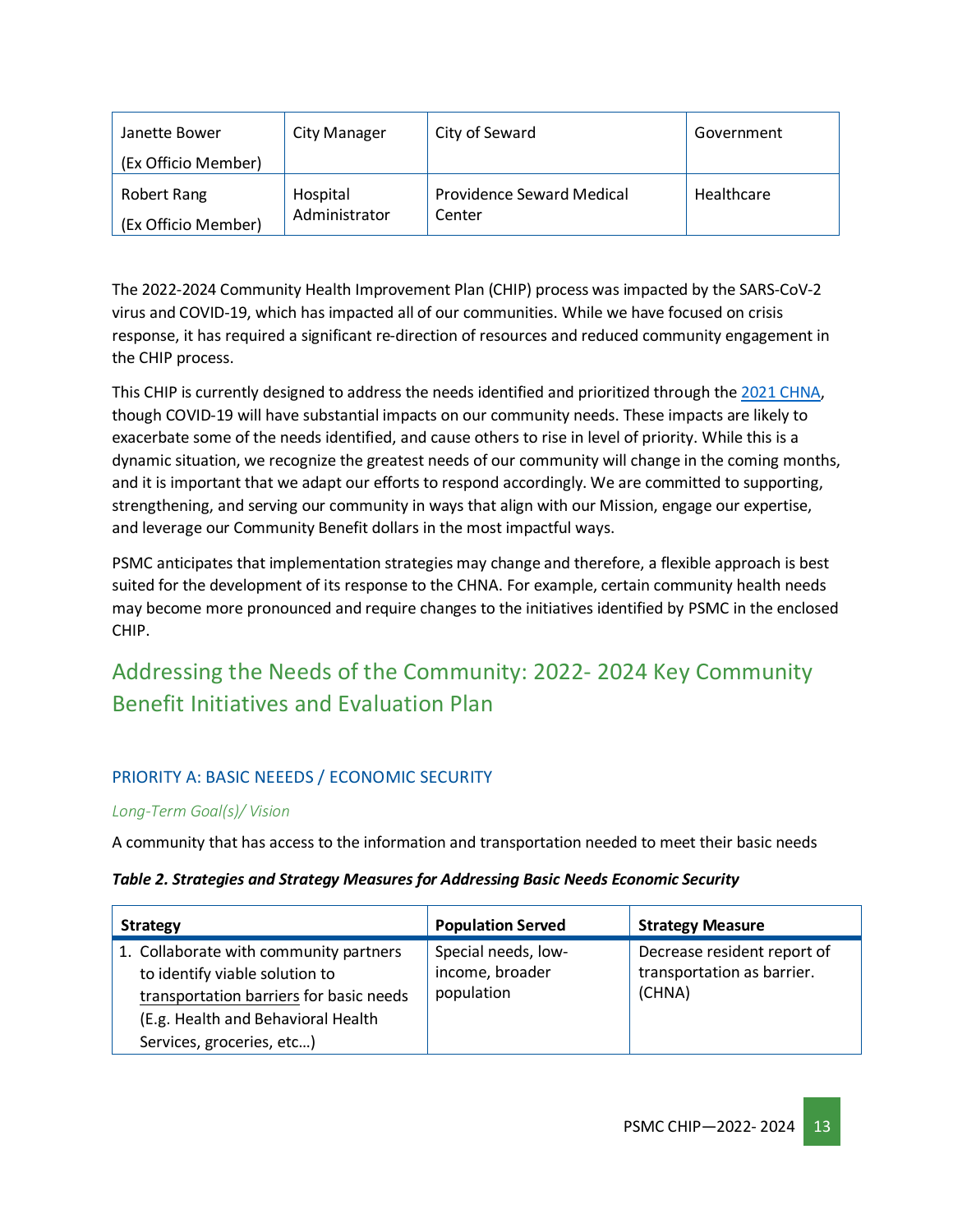| 2. Collaborate with community partners  | Special needs, low- | <b>Increased Seward resident</b>                    |
|-----------------------------------------|---------------------|-----------------------------------------------------|
| to ensure United Way 211 essential      | income, broader     | utilization '211'                                   |
| community services system has           | population          | Increase resident confidence                        |
| thorough information for the Seward     |                     | in ability to achieve maintain                      |
| community and educate the Seward        |                     | the level of health that is best<br>for you? (CHNA) |
| residents about the benefits of the 211 |                     |                                                     |
| system                                  |                     |                                                     |
|                                         |                     |                                                     |

#### *Resource Commitment*

Providence has committed funding, staffing, and equipment as needed to support the Community Health Improvement Plan

#### *Key Community Partners*

Seaview Community Services Seward Community Health Center Seward Prevention Coalition

#### PRIORITY B: BEHAVIORAL HEALTH

#### *Long-Term Goal(s)/ Vision*

A community of wellness and early intervention where behavioral health supports and services are available to all who need them.

#### *Table 3. Strategies and Strategy Measures for Addressing Behavioral Health*

| <b>Strategy</b>                                                                                                                                                                                                                                                                                    | <b>Population Served</b>                                          | <b>Strategy Measure</b>                                                                                              |
|----------------------------------------------------------------------------------------------------------------------------------------------------------------------------------------------------------------------------------------------------------------------------------------------------|-------------------------------------------------------------------|----------------------------------------------------------------------------------------------------------------------|
| 1. Establish a 'warm handoff' process<br>between PSMC ED and Seward<br>primary care providers for patients<br>who present at PSMC who do not<br>have an established primary care<br>provider                                                                                                       | Broader pogpulation -<br>individuals without primary<br>care home | Documented process<br>approved by partners<br>Increase % utilizing PC<br>within last 12 mos. (CHNA)                  |
| 2. PSMC, Seaview Behavioral Health<br>Services and the Seward Community<br>Health Center to solidify referral<br>processes, screening tool utilization<br>and active follow-up with patients<br>who present to the ED for behavioral<br>health and/or issues related to<br>substance use disorder. | Individuals experiencing<br>acute behavioral health<br>crisis     | Documented process<br>approved by partners<br>Follow-ups occur within<br>10 business days<br>Reduce psyche ED visits |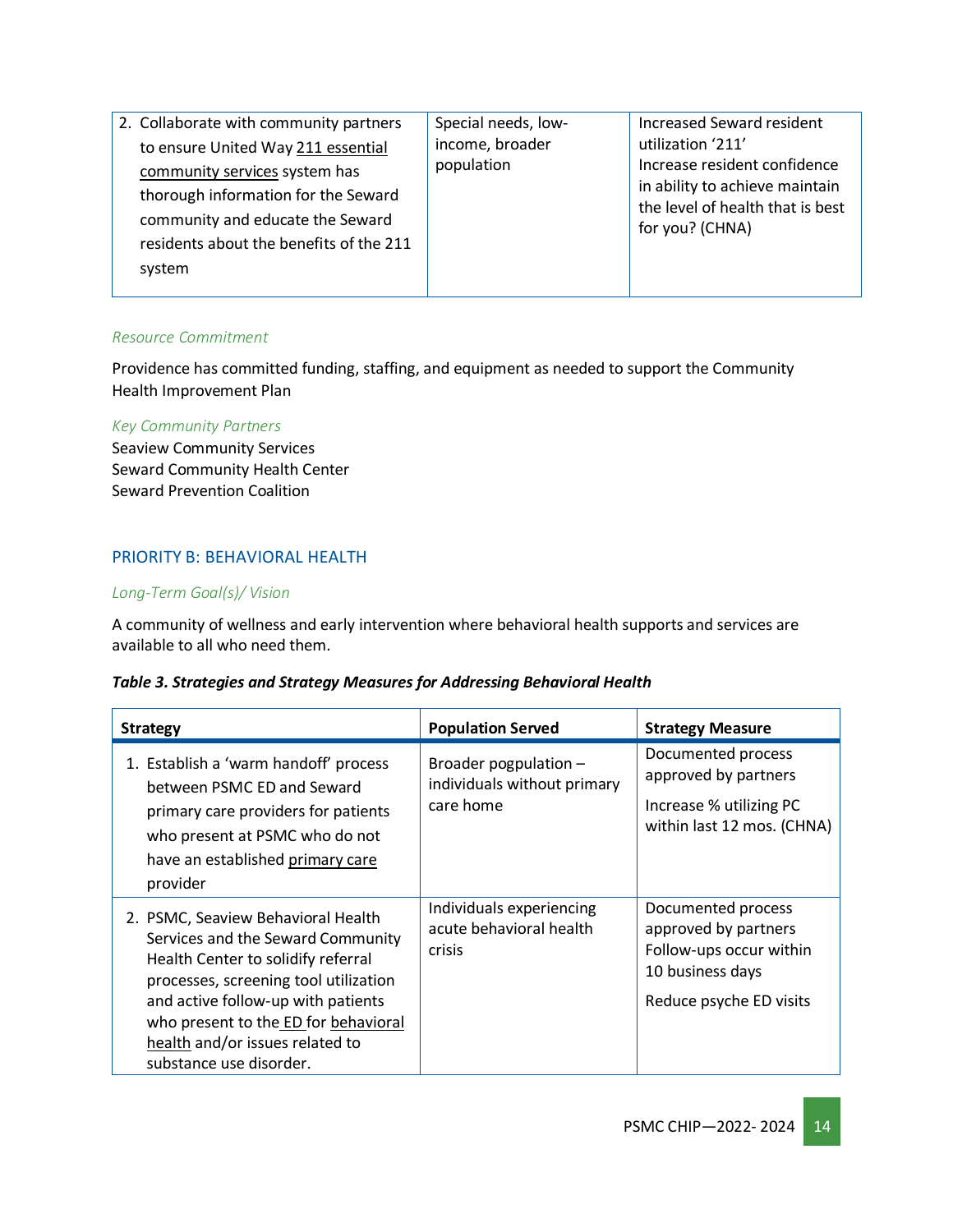| 3. Collaborate with community partners<br>to ensure United Way 211 essential<br>community services system has<br>thorough information for the Seward<br>community and educate the Seward<br>residents about the benefits of the | Special needs, low-income,<br>broader population | <b>Increased Seward resident</b><br>utilization '211'<br>Increase resident<br>confidence in ability to<br>achieve maintain the level<br>of health that is best for |
|---------------------------------------------------------------------------------------------------------------------------------------------------------------------------------------------------------------------------------|--------------------------------------------------|--------------------------------------------------------------------------------------------------------------------------------------------------------------------|
| 211 system                                                                                                                                                                                                                      |                                                  | you? (CHNA)                                                                                                                                                        |
| 4. Collaborate with community partners<br>to identify viable solution to<br>transportation barriers for basic<br>needs (E.g. Health and Behavioral<br>Health Services, groceries, etc)                                          | Special needs, low-income,<br>broader population | Decrease resident report<br>of transportation as<br>barrier. (CHNA)                                                                                                |

#### *Resource Commitment*

Providence has committed funding, staffing, and equipment as needed to support the Community Health Improvement Plan

#### *Key Community Partners*

Seaview Community Services Seward Community Health Center Seward Prevention Coalition

#### PRIORITY C: HEALTHY BEHAVIORS / PHYSICAL HEALTH

#### *Long-Term Goal(s)/ Vision*

A community of wellness where all have access to the services they need, especially the most vulnerable and marginalized in our community.

| Table 4. Strategies and Strategy Measures for Addressing Healthy Behaviors / Physical Health |  |  |
|----------------------------------------------------------------------------------------------|--|--|
|                                                                                              |  |  |

| <b>Strategy</b>                                                                                                                                                                                                                             | <b>Population Served</b>                                         | <b>Strategy Measure</b>                                                                                              |
|---------------------------------------------------------------------------------------------------------------------------------------------------------------------------------------------------------------------------------------------|------------------------------------------------------------------|----------------------------------------------------------------------------------------------------------------------|
| 1. Establish a 'warm handoff' process<br>between PSMC ED and Seward<br>primary care providers for patients<br>who present at PSMC who do not have<br>an established primary care provider                                                   | Broader population -<br>individuals without primary<br>care home | Documented process<br>approved by partners<br>Increase % utilizing PC<br>within last 12 mos. (CHNA)                  |
| 2. PSMC, Seaview Behavioral Health<br>Services and the Seward Community<br>Health Center to solidify referral<br>processes, screening tool utilization<br>and active follow-up with patients who<br>present to the ED for behavioral health | Individuals experiencing<br>acute behavioral health<br>crisis    | Documented process<br>approved by partners<br>Follow-ups occur within 10<br>business days<br>Reduce psyche ED visits |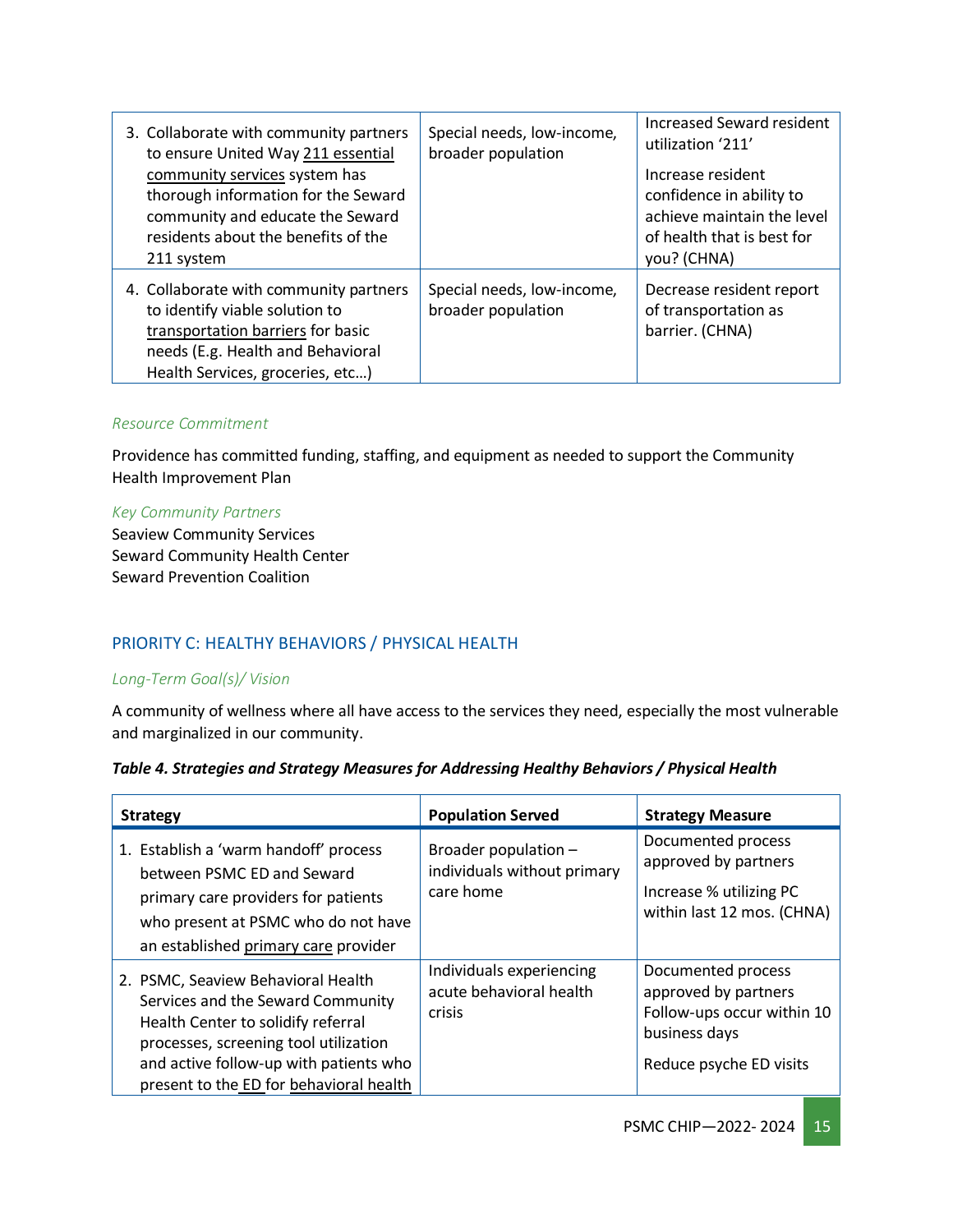| and/or issues related to substance use<br>disorder.                                                                                                                                                                                           |                                                  |                                                                                                                                                                                   |
|-----------------------------------------------------------------------------------------------------------------------------------------------------------------------------------------------------------------------------------------------|--------------------------------------------------|-----------------------------------------------------------------------------------------------------------------------------------------------------------------------------------|
| 3. Collaborate with community partners<br>to ensure United Way 211 essential<br>community services system has<br>thorough information for the Seward<br>community and educate the Seward<br>residents about the benefits of the 211<br>system | Special needs, low-income,<br>broader population | <b>Increased Seward resident</b><br>utilization '211'<br>Increase resident<br>confidence in ability to<br>achieve maintain the level<br>of health that is best for<br>you? (CHNA) |
| 4. Collaborate with community partners<br>to identify viable solution to<br>transportation barriers for basic needs<br>(E.g. Health and Behavioral Health<br>Services, groceries, etc)                                                        | Special needs, low-income,<br>broader population | Decrease resident report<br>of transportation as<br>barrier. (CHNA)                                                                                                               |
| 5. Nurture healthcare workforce to<br>ensure sustainable staffing, caregiver<br>satisfaction, quality, and succession<br>planning                                                                                                             | <b>Broader population</b>                        | Reduce burnout index<br>Improve job satisfaction<br>scores<br>Sufficient workforce to<br>meet community need                                                                      |

#### *Resource Commitment*

Providence has committed funding, staffing, and equipment as needed to support the Community Health Improvement Plan

#### *Key Community Partners*

Seaview Community Services Seward Community Health Center Seward Prevention Coalition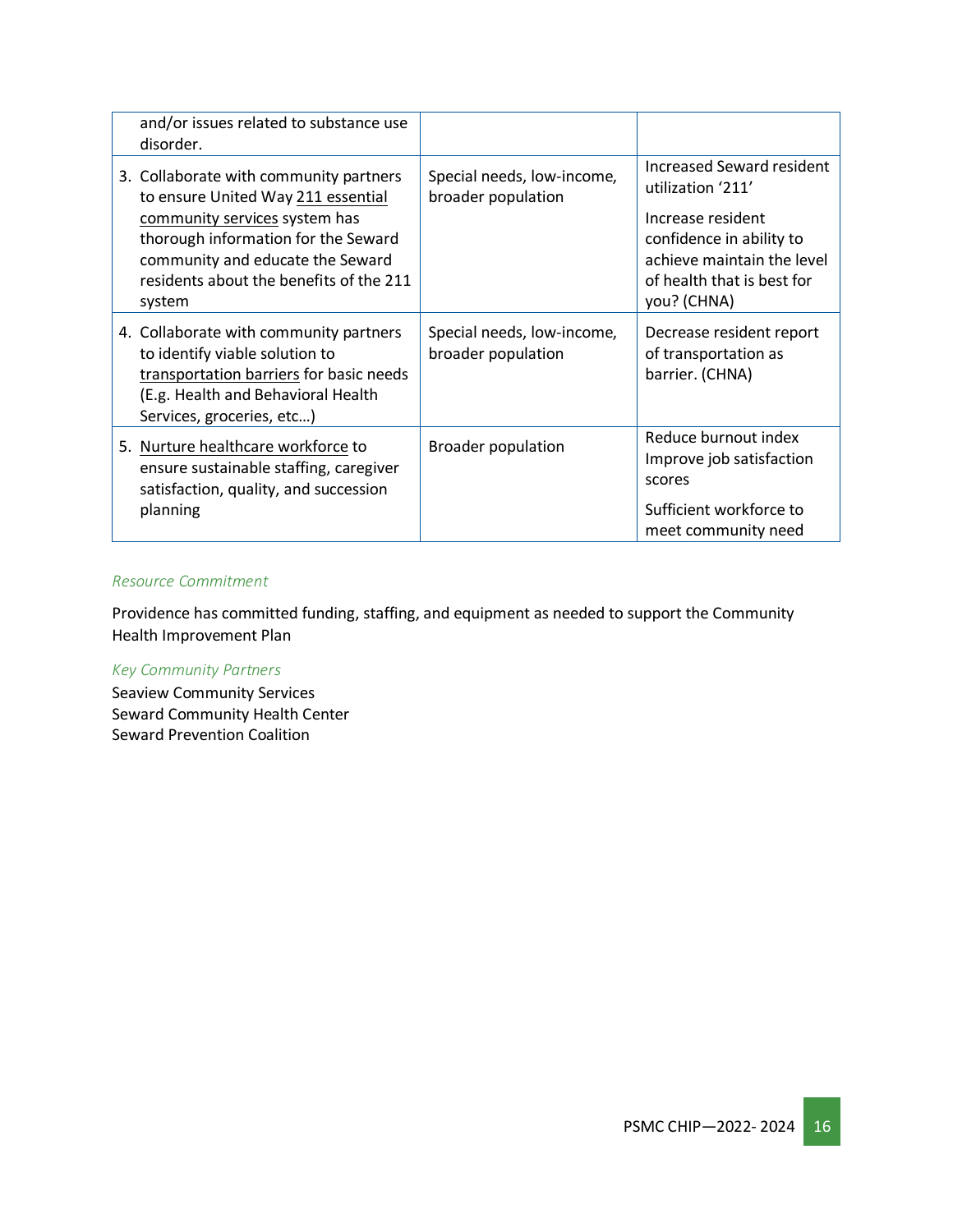# 2022- 2024 ANCHORAGE CHIP GOVERNANCE APPROVAL

This Community Health Improvement Plan was adopted by the Providence Alaska Region Board on April 19, 2022. The final report was made widely available by May 15, 2022.

\_\_\_\_\_\_\_\_\_\_\_\_\_\_\_\_\_\_\_\_\_\_\_\_\_\_\_\_\_\_\_\_\_\_\_\_\_\_\_\_\_\_\_\_\_\_\_\_\_\_\_\_\_\_\_\_\_\_\_\_\_\_

4/21/2022

Preston M. Simmons, DSc, MHA, FACHE Date Chief Executive, Alaska Providence St. Joseph Health

\_\_\_\_\_\_\_\_\_\_\_\_\_\_\_\_\_\_\_\_\_\_\_\_\_\_\_\_\_\_\_\_\_\_\_\_\_\_\_\_\_\_\_\_\_\_\_\_\_\_\_\_\_\_\_\_\_\_\_\_\_\_

Christine Kramer, ANP Date Chair, Providence Alaska Region Board Providence Health and Services Alaska

roil  $\frac{1}{2}$ 

4/28/2022

**Justin Crowe** Date **Date** Senior Vice President, Community Partnerships Providence

#### **CHNA/CHIP Contact:**

Nathan D. Johnson Regional Director, Community Health Investment Providence St. Joseph Health—Alaska Region 3760 Piper Street Anchorage, AK 99508 Nathan.Johnson@Providence.org

To request a copy free of charge, provide comments, or view electronic copies of current and previous Community Health Improvement Plans please email CHI@providence.org.